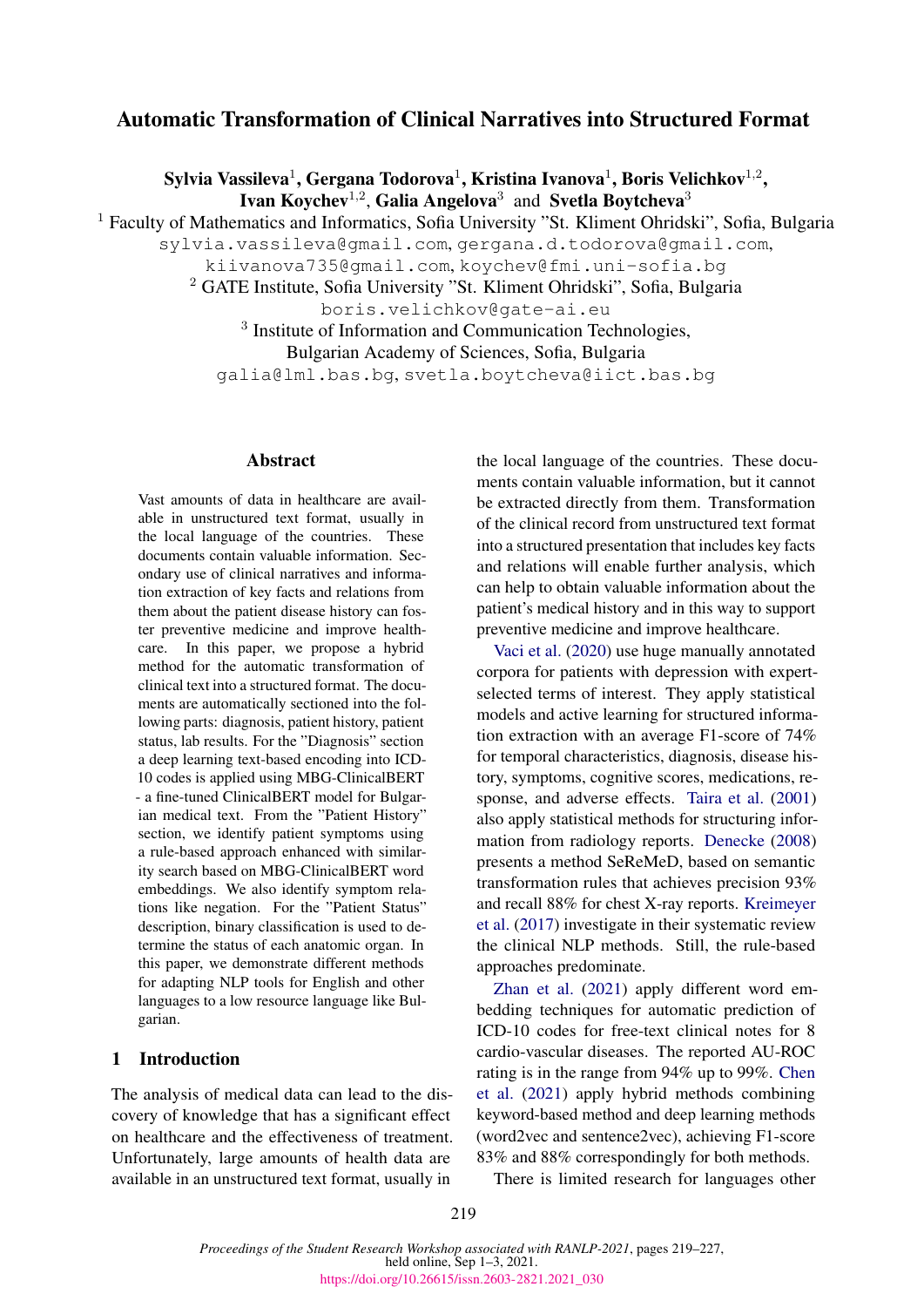than English about NER from clinical text Névéol [et al.](#page-8-6) [\(2018\)](#page-8-6). [Lei et al.](#page-8-7) [\(2014\)](#page-8-7) present NLP techniques for Name Entity Recognition (NER) for clinical text in Chinese. The authors explore the application of different classical machine learning techniques like conditional random fields (CRF), support vector machines (SVM), maximum entropy (ME), and structural SVM (SSVM) over about 400 manually annotated admission notes and discharge letters. The best score is 93% for the former and 90% for the latter datatype. [Zhang et al.](#page-8-8) [\(2018\)](#page-8-8) propose an entropy-based model for temporal information extraction for medical facts and medical events from Chinese clinical text.

Some preliminary work was reported for structuring clinical information in Bulgarian - for extraction of various numerical values related to lab test by [Boytcheva et al.](#page-8-9) [\(2015\)](#page-8-9), medication extraction by [Boytcheva](#page-8-10) [\(2011\)](#page-8-10), and annotation with ICD-10 codes by [Velichkov et al.](#page-8-11) [\(2020a\)](#page-8-11). The automatic generation of diabetes register from unstructured clinical texts using rule-based NLP techniques is presented in [Tcharaktchiev et al.](#page-8-12) [\(2018\)](#page-8-12).

Therefore, we aim to develop a Natural Language Processing (NLP) pipeline for automatically extracting information from clinical texts and presenting it in a structured format. This task is even more challenging for low-resource languages like Bulgarian. The developed approach employs both classical methods such as those based on dictionaries and rules and modern language models based on Deep Neural Networks Transformers such as BERT (Bidirectional Encoder Representations from Transformers by [Devlin et al.](#page-8-13) [\(2018\)](#page-8-13)) and can be easily adapted to other languages.

### 2 Data

### <span id="page-1-4"></span>2.1 Diagnosis Dataset

The ICD-[1](#page-1-0)0 classification  $\frac{1}{1}$  is a hierarchical classification of diseases that consists of multiple levels. Each diagnosis is a description of a disease and is associated with one or more ICD-10 codes. Categories using 3 and 4 signs are used in the Bulgarian healthcare system to encode the diseases. For example, the 3-sign code "C00" is used to encode "Malignant neoplasm of lip", and its 4-sign child "C00.0" encodes "Malignant neoplasm of external upper lip". The ICD-10 classification has 2,035 3-sign classes and almost 11,000 4-sign classes. In

this paper, we classify each diagnosis by choosing the most relevant 4-sign classes.

For the purposes of ICD-10 diagnosis classification task, a dataset created by [Velichkov et al.](#page-8-11) [\(2020a\)](#page-8-11) was used with additional cleaning and preprocessing to reduce the noise. It contains 345,591 sample diagnoses with their corresponding ICD-10 codes.

#### <span id="page-1-3"></span>2.2 Bulgarian Medical Articles Dataset

We compile a dataset of Bulgarian medical articles starting with a dataset from [Velichkov et al.](#page-8-11) [\(2020a\)](#page-8-11) and enhancing it by scraping Bulgarian medical websites, containing general medical articles. The final dataset consists of about 10,000 articles. The Bulgarian Medical Articles Dataset is used in the Diagnosis encoding task.

### <span id="page-1-5"></span>2.3 Patient History Dataset

The Patient History Dataset is used for evaluation purposes and consists of 30 samples of manually annotated patient history records from outpatient records. The records are anonymized and contain 170 sentences, 582 entity token instances across 9 categories. It contains 446 tokens linked to Wiki-Data entities for 111 unique entities. The Patient History Dataset is used in the Patient History information extraction task.

#### <span id="page-1-6"></span>2.4 Patient History Entity Knowledge Base

As part of the Patient History extraction task, we perform entity linking of recognized entities against a knowledge base. We compile a knowledge base from WikiData symptoms, clinical signs, organs, including parts of the body, and anatomical systems which represent  $UMLS<sup>2</sup>$  $UMLS<sup>2</sup>$  $UMLS<sup>2</sup>$  or  $MeSH<sup>3</sup>$  $MeSH<sup>3</sup>$  $MeSH<sup>3</sup>$ ontology concepts. In total, we collected 40,417 entities with 169,359 aliases and translated automatically all aliases in Bulgarian using Google translate. Some data cleaning was performed on the result translation. Unfortunately, there is no official reliable translation of UMLS or MeSH in Bulgarian.

#### <span id="page-1-7"></span>2.5 Patient Status Dataset

For the task of patient status classification, we use a dataset of anonymized patient records. The records include patient status from General Practitioners (GPs) outpatient records. Each sentence in the

<span id="page-1-2"></span><span id="page-1-1"></span><sup>2</sup>[https://www.nlm.nih.gov/research/](https://www.nlm.nih.gov/research/umls/index.html) [umls/index.html](https://www.nlm.nih.gov/research/umls/index.html)

<sup>3</sup>[https://www.nlm.nih.gov/mesh/meshhome.](https://www.nlm.nih.gov/mesh/meshhome.html) [html](https://www.nlm.nih.gov/mesh/meshhome.html)

<span id="page-1-0"></span><sup>1</sup><https://icd.who.int/browse10/2010/en>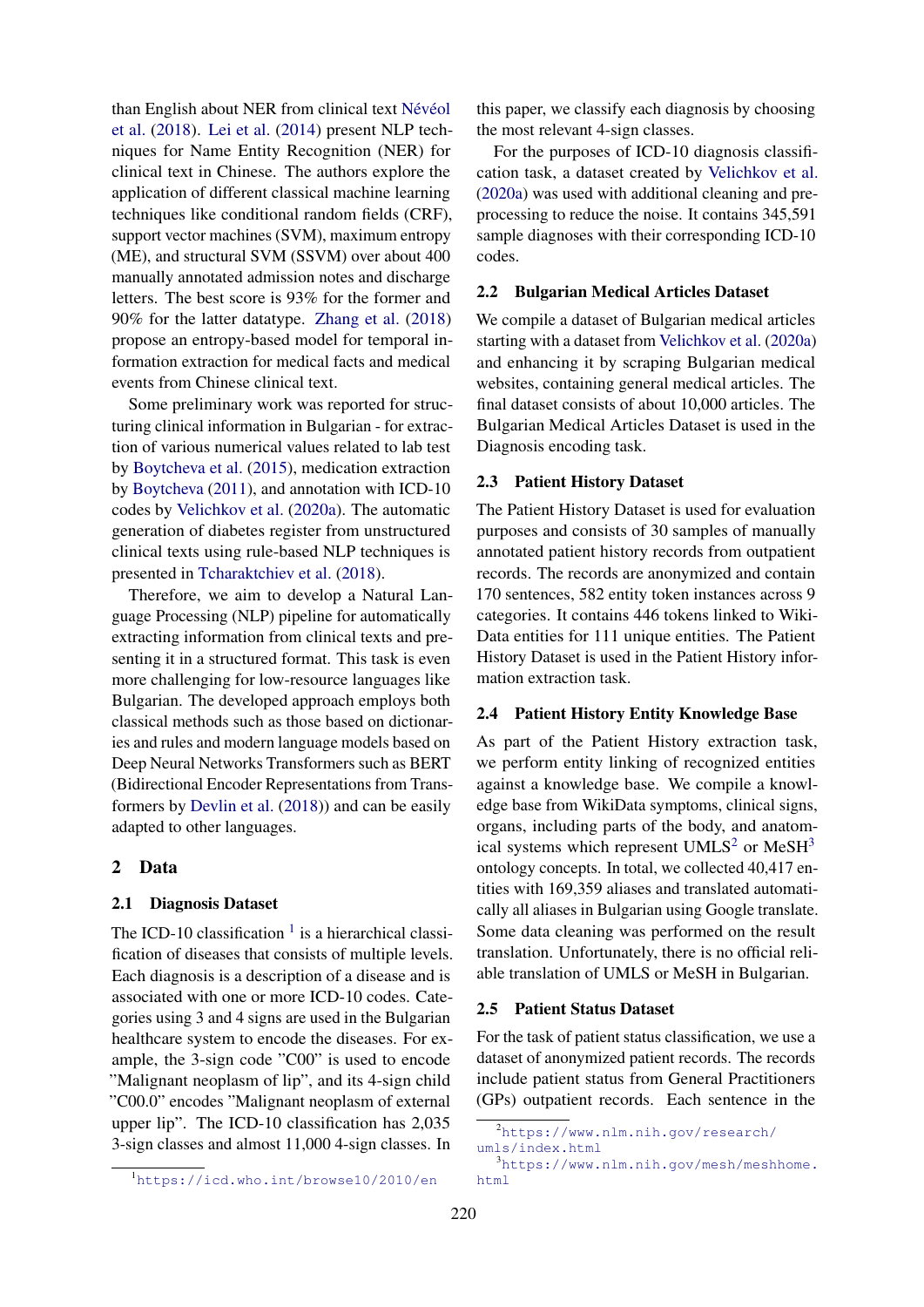dataset is manually annotated with the organ it refers to and whether or not the organ is healthy or abnormal. The dataset consists of 7,554 sample sentences.

The patient status record contains information about basic patient exams like blood pressure, pulse, Succusio renalis, BMI (Body Mass Index), Height, Waist, Weight, VOD/VOS (Visio oculus dexter/Visio oculus sinistra - visual acuity of the right and left eyes), as well as a description of the patient's symptoms based on a doctor's visual examination. For example, the status may contain "УНГ - зачервено гърло" *("ENT - sore throat")* or *"RR:120/80" (Blood pressure measured using Riva-Rocci method: 120/80)*.

### 3 Methods for Clinical Text Structuring

### 3.1 Information Extraction from Medical Texts in Bulgarian

This work aims to develop a prototype system for recognizing and extracting medical concepts from clinical texts in Bulgarian. The developed NLP approach consists of the following modules:

- Document sectioning The discharge letters in Bulgaria follow a standard structure of sections. The documents are automatically divided into the following parts: diagnosis, patient history, patient status, lab test results.
- Diagnosis encoding into ICD-10 For the "Diagnosis" section, we use MBG-ClinicalBERT model - based on ClinicalBERT, fine-tuned for Bulgarian medical text, to automatically generate ICD-10 codes of diagnoses from the row text.
- Patient History information extraction From the patient history section, we identify the patient's symptoms using a rule-based approach, improved by similarity search, based on MBG-ClinicalBERT word embeddings. We also identify relationships between symptoms including negation.
- Patient status classification For the patient status description, binary classification is used to determine the condition of each anatomic organ.
- Lab test results extraction The laboratory results section is also processed to extract the

test and result values for the patient. In this section, we use a rule-based approach.

As smaller contributions, we also consider the presented below various methods for adapting the NLP tools for English and other widely spread languages to a low-resource language such as Bulgarian.

# <span id="page-2-0"></span>3.2 Automatic Encoding of Diagnosis into ICD-10 codes

Most of the medical diagnoses are presented in discharge letters as unstructured text and concept normalization using a standard classification or ontology needs to be applied for disease identification. The task for automatic encoding of diagnosis into ICD-10 codes can be considered as an extreme multi-class classification task with about 2,000 classes of 3-sign codes and nearly 11,000 classes of 4-sign codes, as well as multi-label, as there can be more than one valid code for a diagnosis.

# 3.2.1 Fine-Tuning MBG-ClinicalBERT Language Model

For this task we develop MBG-ClinicalBERT - a model based on ClinicalBERT [\(Alsentzer et al.,](#page-8-14) [2019\)](#page-8-14). ClinicalBERT is a deep learning language model, a variant of BERT (Bidirectional Encoder Representations from Transformers proposed by [Devlin et al.](#page-8-13) [\(2018\)](#page-8-13)), originally trained on approximately 2 million clinical notes in English. Clinical-BERT is trained on clinical texts only in English and therefore requires additional training to be applied to Bulgarian texts.

The MBG-ClinicalBERT model we develop is based on ClinicalBERT and additionally trained on about 10,000 medical articles from the Bulgarian Medical Articles Dataset (Section [2.2\)](#page-1-3) containing descriptions of diseases in Bulgarian to improve the model's understanding of Bulgarian medical vocabulary and its context use. We split the dataset and use 80% for training, 10% for hyper-parameter tuning, and 10% for testing. The training is performed using the masked language model task by masking 15% of the tokens in the text and training the model to predict them. We use WordPiece tokenization and the original vocabulary of the model and report the resulting perplexity of the model.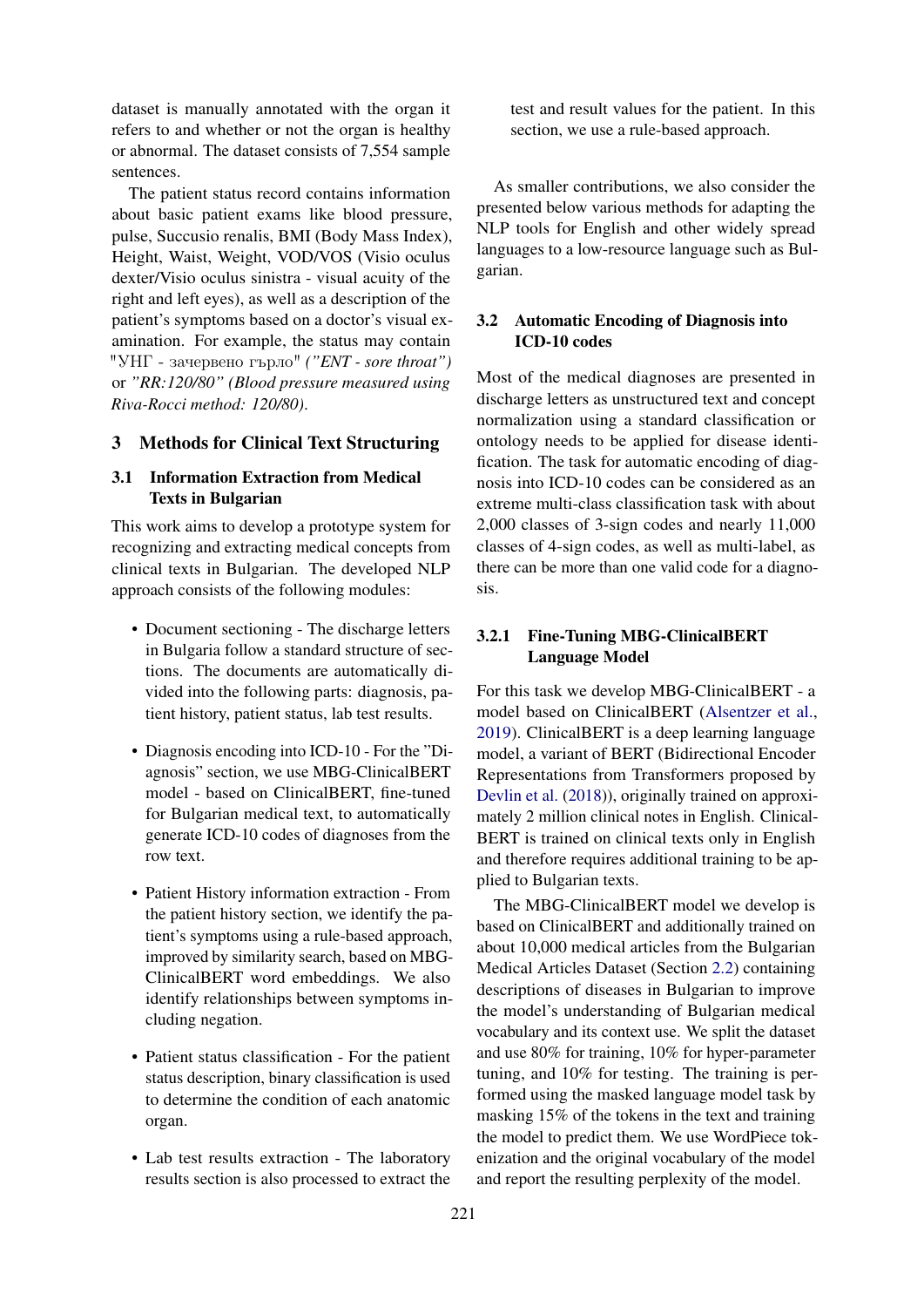### 3.2.2 Fine-Tuning ICD-10 Diagnosis **Classifier**

The MBG-ClinicalBERT model is then fine-tuned for the ICD-10 diagnosis classification task by using the standard classification architecture proposed by [Devlin et al.](#page-8-13) [\(2018\)](#page-8-13). We use the output [CLS] token from MBG-ClinicalBERT, add a softmax linear layer on top, and train it to predict the ICD-10 code using the Diagnosis Dataset from Section [2.1.](#page-1-4) As a result, we show the top 5 classes with the highest probability. The accuracy, macro-F1 and Mean Reciprocal Rank (MRR) of the model are reported.

The MRR is the mean reciprocal rank and its formula is shown below, where Q is the number of test samples and rank is the rank position of the first relevant document<sup>[4](#page-3-0)</sup>:

$$
MRR = \frac{1}{Q} \sum_{i=1}^{Q} \frac{1}{rank_i}
$$
 (1)

# 3.3 Hybrid Method for Information Extraction from Patient History

There are different approaches to recognizing objects in text. The main types are dictionary-based, rule-based, using machine learning - supervised or unsupervised methods.

The task of information extraction from the patient history section is performed using a hybrid approach combining a rule-based named entity recognizer and an entity linker working with a knowledge base of symptoms, complaints, organs, and anatomical systems. This module of the system should be able to recognize patient disease history, as well as risk factors, and family history. The system must also recognize connections between symptoms, complaints, and anatomical organs and systems, as well as detect negations of complaints and symptoms.

The overall architecture (Fig. [1\)](#page-4-0) is using a spaCy stanza pipeline [5](#page-3-1) [6](#page-3-2) which provides sentence splitting, tokenization, POS tagging, lemmatization, and dependency parsing for Bulgarian out of the box. The stanza pipeline is trained using Bul-TreeBank universal dependencies treebank  $<sup>7</sup>$  $<sup>7</sup>$  $<sup>7</sup>$  and is</sup>

<span id="page-3-0"></span><sup>4</sup>[https://en.wikipedia.org/wiki/Mean\\_](https://en.wikipedia.org/wiki/Mean_reciprocal_rank) [reciprocal\\_rank](https://en.wikipedia.org/wiki/Mean_reciprocal_rank)

<span id="page-3-3"></span><span id="page-3-2"></span>5 spaCy <https://spacy.io/>  $6$ spaCy Stanza [https://github.com/](https://github.com/explosion/spacy-stanza) [explosion/spacy-stanza](https://github.com/explosion/spacy-stanza)  $7BulTreeBank$  [https://](https://universaldependencies.org/treebanks/bg_btb/index.html) [universaldependencies.org/treebanks/](https://universaldependencies.org/treebanks/bg_btb/index.html)

[available for direct usage.](https://universaldependencies.org/treebanks/bg_btb/index.html)

# [3.3.1 Patient History Named Entity](https://universaldependencies.org/treebanks/bg_btb/index.html) [Recognition](https://universaldependencies.org/treebanks/bg_btb/index.html)

[A custom named entity recognition \(NER\) compo](https://universaldependencies.org/treebanks/bg_btb/index.html)[nent is created using a rule-based approach. The](https://universaldependencies.org/treebanks/bg_btb/index.html) [component recognizes entities in 11 categories \(Ta](https://universaldependencies.org/treebanks/bg_btb/index.html)ble [1\). The idea of the developed method is to](https://universaldependencies.org/treebanks/bg_btb/index.html) [find simpler objects through dictionaries and then,](https://universaldependencies.org/treebanks/bg_btb/index.html) [with the help of rules, find the connections between](https://universaldependencies.org/treebanks/bg_btb/index.html) [the individual objects and identify the concepts](https://universaldependencies.org/treebanks/bg_btb/index.html) [sought. Using spaCy's Entity Ruler, the NER](https://universaldependencies.org/treebanks/bg_btb/index.html) [matches phrases generated using entity lexicons](https://universaldependencies.org/treebanks/bg_btb/index.html) [and rules of several types: matching the lexicon](https://universaldependencies.org/treebanks/bg_btb/index.html) [phrases, matching the lexicon phrases combined](https://universaldependencies.org/treebanks/bg_btb/index.html) [with adjectives or other parts of speech, matching](https://universaldependencies.org/treebanks/bg_btb/index.html) [negation of risk factors, complaints, or symptoms.](https://universaldependencies.org/treebanks/bg_btb/index.html) [The rules have been crafted manually by analyz](https://universaldependencies.org/treebanks/bg_btb/index.html)[ing the Patient History Dataset from Section](https://universaldependencies.org/treebanks/bg_btb/index.html) [2.3.](#page-1-5) [spaCy's matcher automatically matches entities us](https://universaldependencies.org/treebanks/bg_btb/index.html)[ing the predefined rules. The entity category lexi](https://universaldependencies.org/treebanks/bg_btb/index.html)[cons are compiled manually from the Patient His](https://universaldependencies.org/treebanks/bg_btb/index.html)[tory Dataset \(Section](https://universaldependencies.org/treebanks/bg_btb/index.html) [2.3\)](#page-1-5) and WikiData $8$  results [for the respective categories.](https://universaldependencies.org/treebanks/bg_btb/index.html)

[Some of the entity categories can contain nested](https://universaldependencies.org/treebanks/bg_btb/index.html) [categories. For example, the family history usually](https://universaldependencies.org/treebanks/bg_btb/index.html) [contains symptoms of the family members, and](https://universaldependencies.org/treebanks/bg_btb/index.html) [negations can be applied to symptoms, complaints,](https://universaldependencies.org/treebanks/bg_btb/index.html) [or risk factors. Therefore, the rules for these cat](https://universaldependencies.org/treebanks/bg_btb/index.html)[egories are generated using previously detected](https://universaldependencies.org/treebanks/bg_btb/index.html) [sub-entities. Identifying part of the nested enti](https://universaldependencies.org/treebanks/bg_btb/index.html)[ties is also valuable so it is counted as a correctly](https://universaldependencies.org/treebanks/bg_btb/index.html) [recognized token.](https://universaldependencies.org/treebanks/bg_btb/index.html)

[For the NER task we report the token-based ac](https://universaldependencies.org/treebanks/bg_btb/index.html)[curacy of the approach.](https://universaldependencies.org/treebanks/bg_btb/index.html)

### [3.3.2 Patient History Entity Linking](https://universaldependencies.org/treebanks/bg_btb/index.html)

[We use the fine-tuned MBG-ClinicalBERT lan](https://universaldependencies.org/treebanks/bg_btb/index.html)[guage model as an encoder to generate word em](https://universaldependencies.org/treebanks/bg_btb/index.html)[beddings for each alias in the knowledge base](https://universaldependencies.org/treebanks/bg_btb/index.html) from Section [2.4. The fine-tuning process was](https://universaldependencies.org/treebanks/bg_btb/index.html) described in Section [3.2. The word embeddings](https://universaldependencies.org/treebanks/bg_btb/index.html) [are generated using the mean pooling strategy of](https://universaldependencies.org/treebanks/bg_btb/index.html) [the last four layers of the BERT model with the](https://universaldependencies.org/treebanks/bg_btb/index.html) [help of HuggingFace transformers library](https://universaldependencies.org/treebanks/bg_btb/index.html)<sup>[9](#page-3-5)</sup>. Since [BERT provides contextualized word embeddings,](https://universaldependencies.org/treebanks/bg_btb/index.html) [the pipeline should be able to use the sentence con](https://universaldependencies.org/treebanks/bg_btb/index.html)[text information carried in the embeddings to dis](https://universaldependencies.org/treebanks/bg_btb/index.html)[ambiguate entities. To link each recognized entity](https://universaldependencies.org/treebanks/bg_btb/index.html)

[bg\\_btb/index.html](https://universaldependencies.org/treebanks/bg_btb/index.html)

<span id="page-3-4"></span><sup>8</sup><https://www.wikidata.org/>

<span id="page-3-5"></span><sup>9</sup><https://huggingface.co/>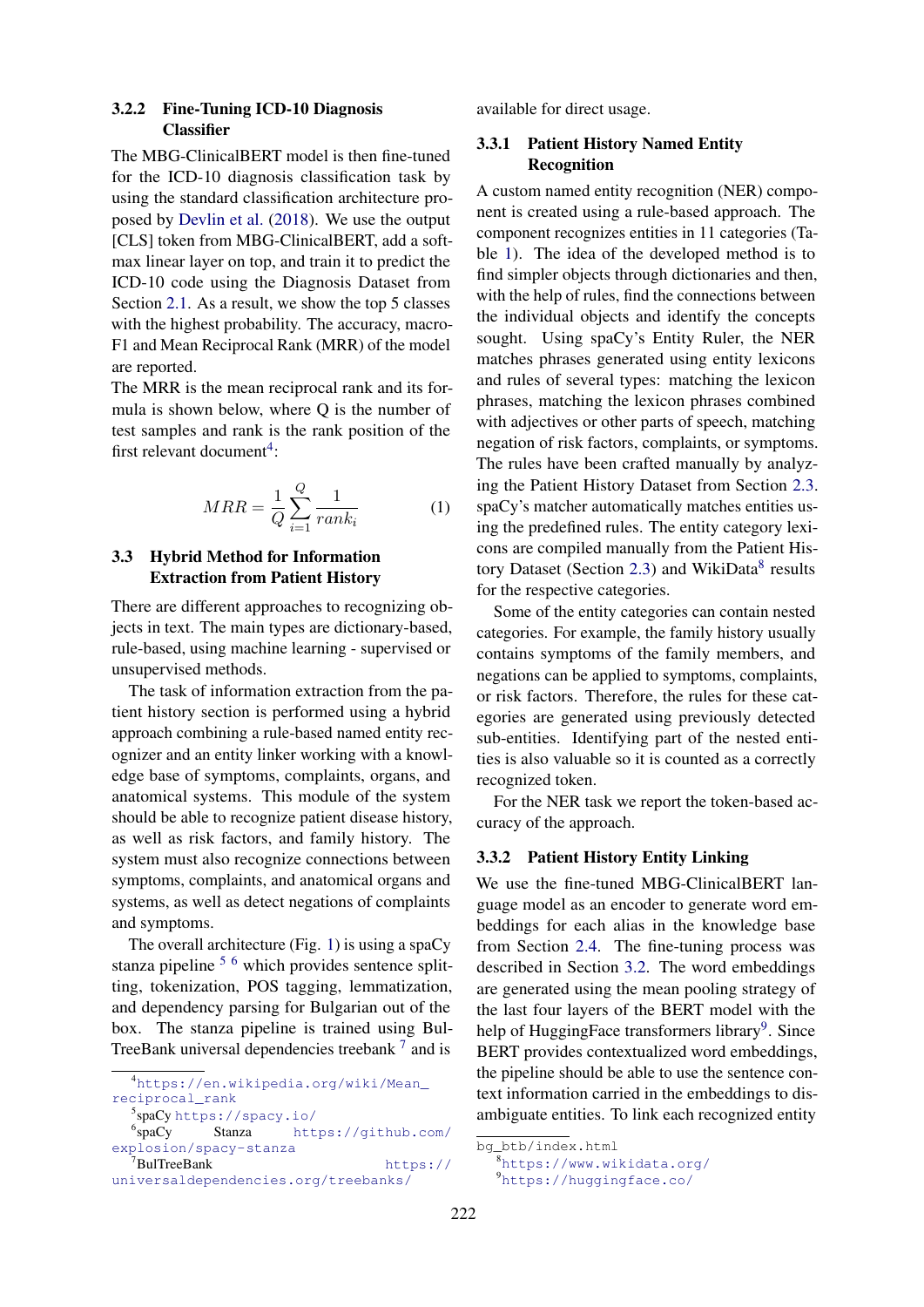<span id="page-4-0"></span>

Figure 1: Architecture of the patient history pipeline.

<span id="page-4-1"></span>

| <b>Description</b><br>Category |                                                       | <b>Lexicon</b> |
|--------------------------------|-------------------------------------------------------|----------------|
|                                |                                                       | <b>Phrase</b>  |
|                                |                                                       | Count          |
| <b>ORGAN</b>                   | Human Organs                                          | 1200           |
| <b>COMPLAINT</b>               | A patient's subjective report of their problems       | 1110           |
| <b>SYMPTOM</b>                 | A doctor's assessment of the patient's problems (sup- | 1646           |
|                                | ported by clinical signs)                             |                |
| <b>ANATOMICAL SYSTEM</b>       | Anatomical systems in the human body                  | 35             |
| <b>FAMILY</b>                  | Family relation types                                 | 52             |
| <b>FAMILY HISTORY</b>          | Family history phrases                                | 27             |
| <b>RISK FACTOR</b>             | Risk factors to health                                | 50             |
| <b>NEGATION</b>                | Negative phrases                                      | 25             |
| <b>NO RISK FACTOR</b>          | Lack of risk factors                                  | 3              |
| <b>NO SYMPTOM</b>              | Lack of symptoms                                      | $\overline{2}$ |
| NO COMPLAINT                   | Lack of complaints                                    |                |

Table 1: Entity categories recognized by the NER component

to the corresponding entity in the knowledge base, we search for the entity with the highest cosine similarity score.

The threshold for accepting an entity is 0.8 and the entity linker uses the entity candidate with the highest score. The entity linker performs entity disambiguation. For each entity recognized by the NER component, it tries to find the associated entity in the knowledge base with the highest similarity score. As a baseline for entity linking, we perform an exact string match search in the knowledge base. We report the accuracy of the entity linker component.

### 3.4 Classification of the Patient Status Data

For the patient status task, the pipeline extracts several pieces of information - the basic exam results, the organ being described, and whether or not the organ is healthy/abnormal. The pipeline consists of pre-processing, extraction of exam results, organ classification, followed by abnormality classification, as shown in Fig. [2.](#page-5-0)

The pre-processing consists of sentence splitting

and tokenization using NLTK library<sup>[10](#page-4-2)</sup>, abbreviation expansion using a list of predefined medical abbreviations, removing stop words using the BTB stop word list<sup>[11](#page-4-3)</sup>, transliteration of terms from Latin to Cyrillic using Python Transliterate library  $^{12}$  $^{12}$  $^{12}$ , and converting to lower case and stemming using BulStem<sup>[13](#page-4-5)</sup>.

# 3.4.1 Patient Status Information Extraction and Classification

The extraction of exam results is performed using regular expressions created by analyzing the Patient Status Dataset (Section [2.5\)](#page-1-7).

To recognize the organ which is being described in each sentence, we use a multi-class classifier developed previously by [Velichkov et al.](#page-8-15) [\(2020b\)](#page-8-15) since it has shown almost 99% accuracy in their

```
10https://www.nltk.org/
 11http://bultreebank.org/wp-content/
uploads/2017/04/BTB-StopWordList.zip
 12https://pypi.org/project/
transliterate/
 13https://github.com/mhardalov/
```

```
bulstem-py
```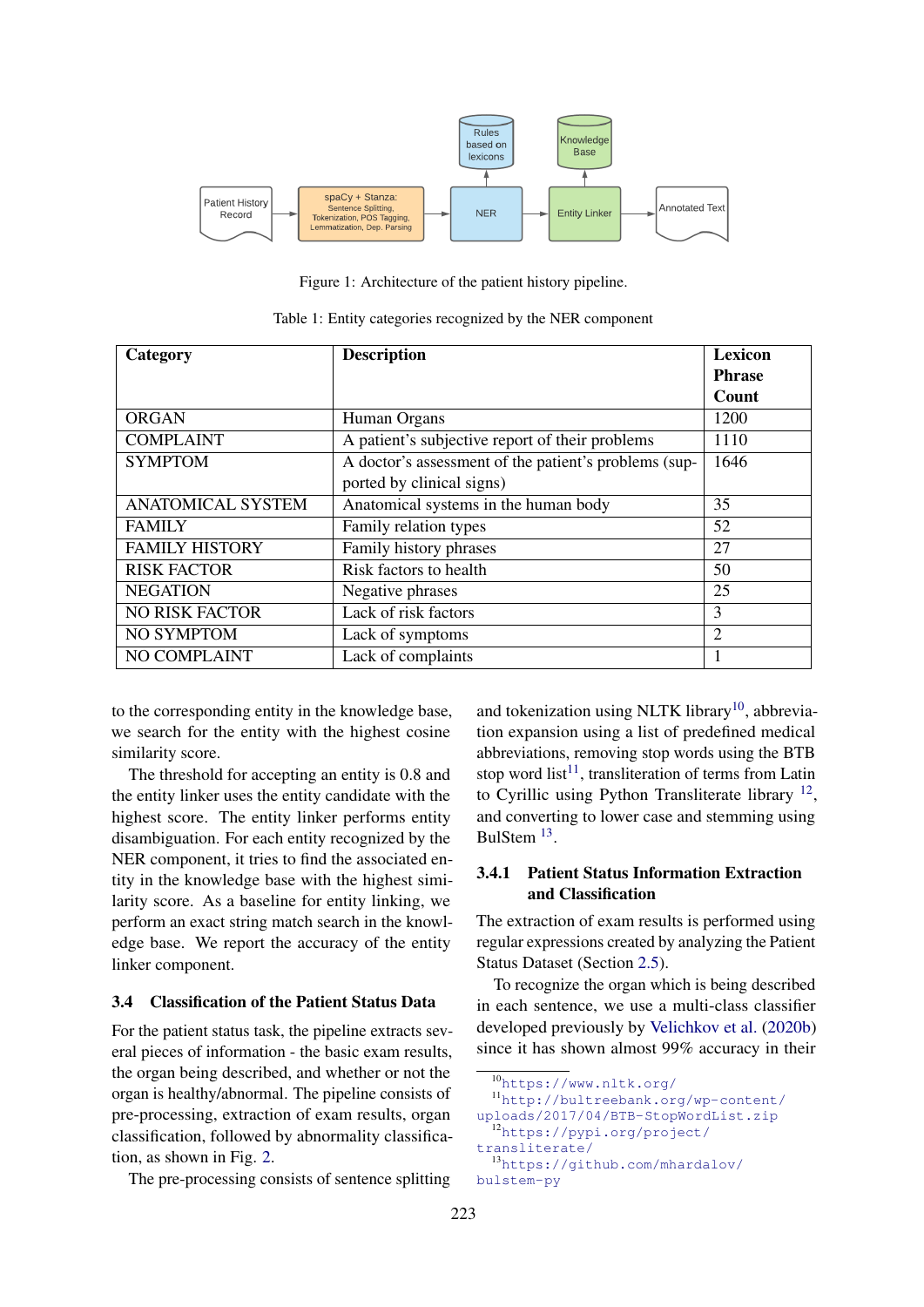<span id="page-5-0"></span>

Figure 2: Architecture of the patient status pipeline.

experiments.

For the organ abnormality classification, we train a binary classifier using the Patient Status Dataset from Section [2.5.](#page-1-7) Support Vector Machine (SVM) is used to classify each record against the hypothesis "is diseased or abnormal". Based on the results, we can determine whether a particular organ is healthy or not.

The pre-processed text is transformed to feature vectors using tf-idf (TfIdfVectorizer from scikitlearn library  $14$ ). The dataset is split into two parts - 80% for training and 20% for testing. Hyperparameter tuning is performed using grid search. In addition, 10 fold cross-validation is used and the classification accuracy, precision, recall, and F1 scores are reported.

#### 4 Experiments and Results

# 4.1 Automatic Encoding of Diagnosis into ICD-10 codes

# 4.1.1 Fine-Tuning MBG-ClinicalBERT Language Model

As we described above, the MBG-ClinicalBERT model is additionally trained with 10,000 articles in Bulgarian using the Bulgarian Medical Articles Dataset from Section [2.2.](#page-1-3) The dataset is split into three parts: 80% for training, 10% for hyperparameter fine-tuning, and 10% for testing, 15% masking of the words in the text was used. In NLP the Perplexity is a measurement of how well the language model predicts a test sample. In other words, lower perplexity is better. The best result on the tuning set was achieved using the following configuration: learning rate - 4e-15, max epochs - 20. The MBG-ClinicalBERT achieved perplexity of 1.7606.

### 4.1.2 Fine-Tuning ICD-10 Diagnosis **Classifier**

For the classification task of diagnoses to ICD-10 codes, the dataset from Section [2.1](#page-1-4) is used and was split using stratification and assigned 80% for training, 10% for hyper-parameter tuning, and 10% for testing. The best results were observed with the following configuration: learning rate - 5e-5, max epochs - 10.

The fine-tuned MBG-ClinicalBERT classifier achieved an accuracy of 92%, macro F1 of 87%, and MRR of 94%.

In order to better illustrate the task, we are solving, an example of a text and its ICD-10 classification is shown in Table [2.](#page-6-0)

The classifier is doing relatively well achieving 92% accuracy in the top 5 predictions, even though it did not predict the exact code for the sample diagnoses. The trained model can be used to suggest the top 5 codes to the doctor and have the doctor pick the most appropriate one.

For the first diagnosis, the model was able to correctly predict the 3-sign code of the disease, and the predicted 4-sign codes are quite close to the actual correct code. In the second diagnosis example, the results were slightly worse, but again all predictions are quite close to the true class. Given the presence of almost 11,000 classes, MBG-ClinicalBERT shows encouraging results for complex diagnoses.

# 4.2 Hybrid Method for Information Extraction from Patient History

# 4.2.1 Patient History Named Entity Recognition

To evaluate the NER and entity linking components, we use the Patient History Dataset from Section [2.3.](#page-1-5) A sample patient history excerpt from the test set can be seen in Table [3.](#page-6-1) A sample annotated text by the NER is displayed in Fig. [3.](#page-6-2) The symptom *"astheno-adynamia"*[15](#page-5-2) is a complex condition of general weakness, fatigue, and helplessness that is not present in any of the dictionaries and thus cannot be recognized by the NER.

The accuracy of the NER on the test set is 87%. The majority of the errors (80%) are entities that are not recognized at all as the terms are outside of the NER dictionary. The analysis of the results of the experiments shows that the system is highly dependent on the completeness of the dictionaries it

<span id="page-5-1"></span><sup>14</sup><https://scikit-learn.org/stable/>

<span id="page-5-2"></span><sup>15</sup><http://www.medik.bg/?page=test&id=367>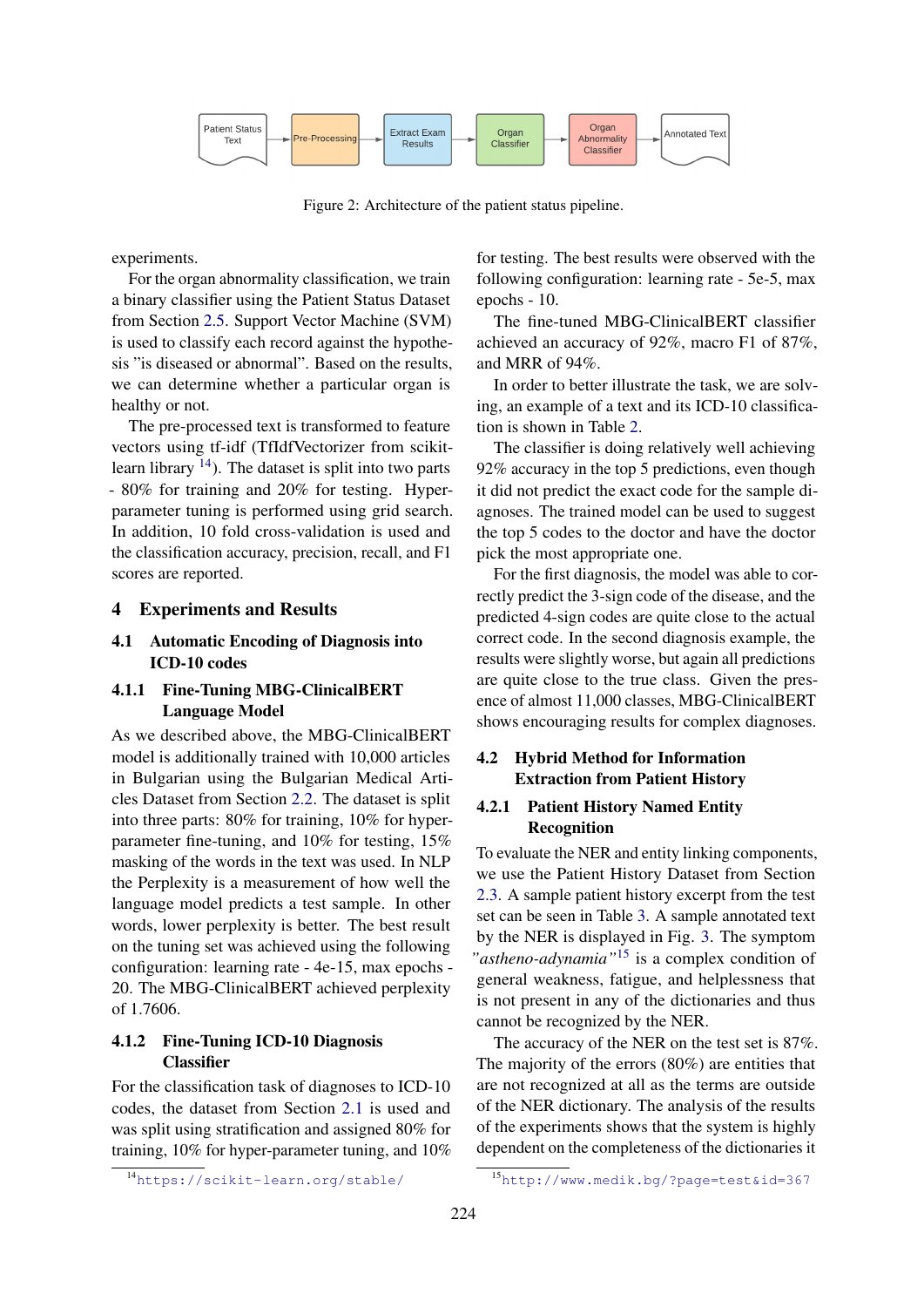<span id="page-6-0"></span>

| <b>Diagnosis Text</b>                                                    | Correct           | 5<br><b>Top</b>    |
|--------------------------------------------------------------------------|-------------------|--------------------|
|                                                                          | Code              | Predicted          |
|                                                                          |                   | Codes              |
| "Неходжкинов лимфом – фоликуларен 1 ст. по СЗО, IV А кл.ст.              | C82.2             | C81.7              |
| левкемизация, костен мозък), FLIPI score 2 (intermediate risk), GELF     |                   | C82.1              |
| score 2 (intermediate risk)." ("Non-Hodgkin's lymphoma - follicular 1 st |                   | C83                |
| according to WHO, IV A class (leukemia, bone marrow), FLIPI score 2      |                   | C82.9              |
| $(intermediate risk), GELF score 2 (intermediate risk).")$               |                   | C82                |
|                                                                          |                   |                    |
| "Медикаментозно предизвикана апластична анемия." ("Drug-induced"         | D <sub>61.1</sub> | D <sub>61.9</sub>  |
| <i>aplastic anemia."</i> )                                               |                   | D <sub>62</sub>    |
|                                                                          |                   | D <sub>64.0</sub>  |
|                                                                          |                   | D <sub>63</sub>    |
|                                                                          |                   | D <sub>6</sub> 3.8 |
|                                                                          |                   |                    |

| Table 2: Example of diagnosis text and the correct and predicted ICD-10 codes. |  |
|--------------------------------------------------------------------------------|--|
|--------------------------------------------------------------------------------|--|

<span id="page-6-2"></span>Касае се за болен, който постъпва за лечение по повод на прогресираща астеноадинамия, понижен апетит syмртом Texect COMPLAINT B корема овсан " подуване сомръант на корема овсан " отоци сомръант по двете подбедрици овсан след двукратно боледуване от грип sуметом

Figure 3: Sample patient history annotated by the NER.

Table 3: Sample text from the test set.

<span id="page-6-1"></span>

| <b>Bulgarian Text</b>                      | <b>Translation</b>                                |
|--------------------------------------------|---------------------------------------------------|
| Касае се за болен, който постъпва за лече- | The patient was admitted for treatment with pro-  |
| ние по повод на прогресираща астеноади-    | gressive astheno-adynamia, decreased appetite,    |
| намия, понижен апетит, тежест в корема,    | heaviness in the abdomen, bloating, swelling in   |
| подуване на корема, отоци по двете подбед- | both lower legs after two illnesses from the flu. |
| рици след двукратно боледуване от грип.    |                                                   |

Table 4: Entities and categories predicted by the pipeline on the sample text.

<span id="page-6-3"></span>

| <b>Bulgarian Phrase</b> | <b>Translation</b> | Category         | <b>Correct</b> | <b>WikiData Entity</b>   | Correct |
|-------------------------|--------------------|------------------|----------------|--------------------------|---------|
|                         |                    |                  |                | ID                       |         |
| астеноадинамия          | astheno-adynamia   | <b>SYMPTOM</b>   | False          | $\overline{\phantom{0}}$ | False   |
| апетит                  | appetite           | <b>SYMPTOM</b>   | True           | Q5731733                 | False   |
| тежест                  | heaviness          | <b>COMPLAINT</b> | True           | Q104851419               | False   |
| корема                  | abdomen            | <b>ORGAN</b>     | True           | Q9597                    | True    |
| подуване                | bloating           | <b>COMPLAINT</b> | True           | Q4927059                 | True    |
| отопи                   | swelling           | <b>COMPLAINT</b> | True           | Q152234                  | True    |
| подбедрици              | lower leg          | <b>ORGAN</b>     | True           | Q8265768                 | True    |
| грип                    | influenza          | <b>SYMPTOM</b>   | True           | Q2840                    | True    |

uses. The system can be improved by adding more entities to the dictionaries by the user. Difficulties for the system are spelling mistakes, abbreviations, and sentences, built outside the generally accepted grammatical norms.

# 4.2.2 Patient History Entity Linking

The entity linker produces a list of recognized entities and their respective entity IDs from WikiData as displayed in Table [4.](#page-6-3)

The overall accuracy of the Entity Linking using similarity search with MBG-ClinicalBERT embed-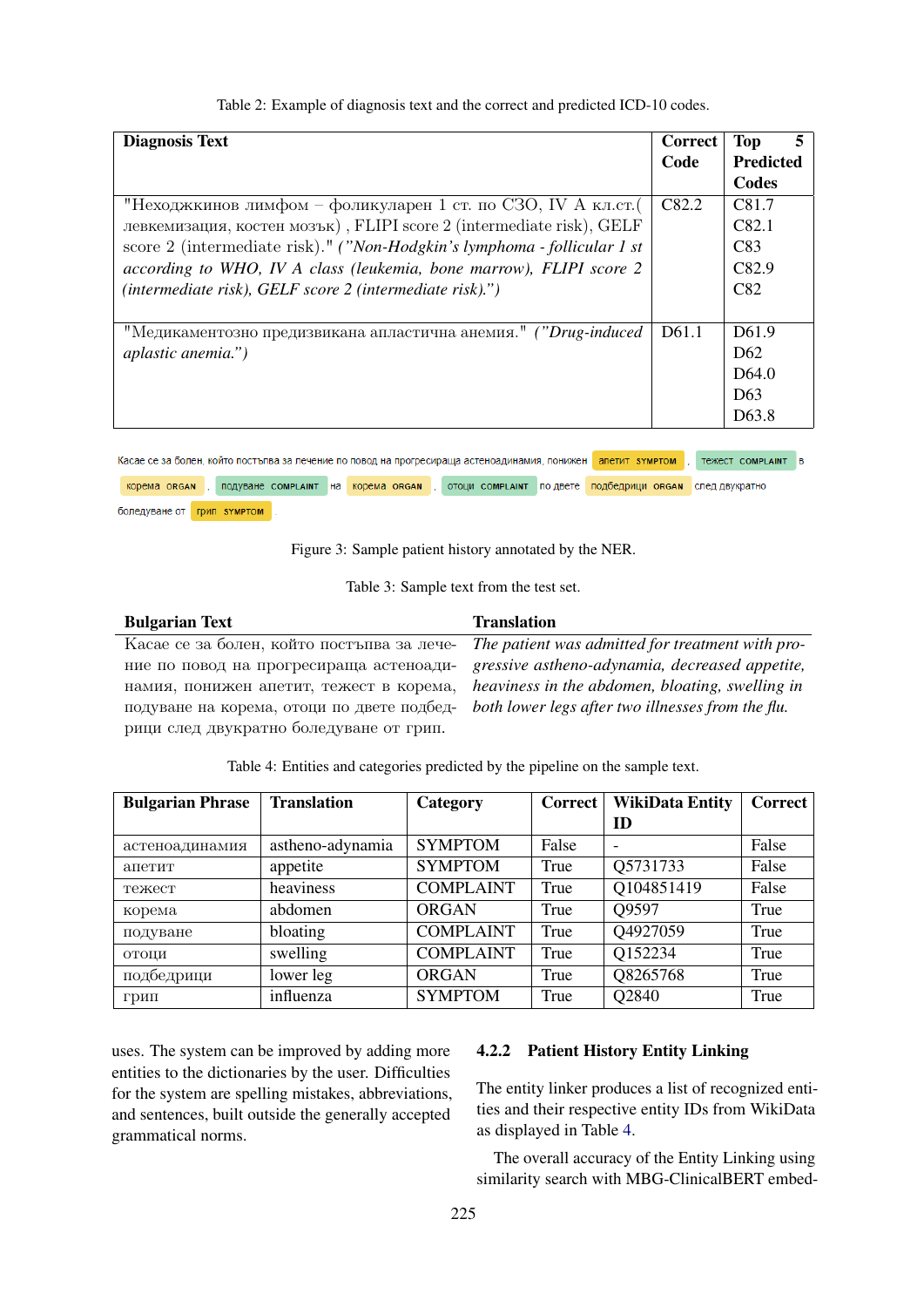<span id="page-7-0"></span>

| <b>Sentence</b>                       | Organ    | Abnormal       |
|---------------------------------------|----------|----------------|
| Глава - правилна конфигурация.        | Глава    | N <sub>0</sub> |
| (Head - normal configuration.)        | (Head)   |                |
| Сук реналис пол двустранно            | Бъбрек   | Yes            |
| (Sucussio renalis positive bilateral) | (Kidney) |                |
| В добро общо състояние.               | None     | N <sub>0</sub> |
| (Good overall condition.)             |          |                |
| Контактна, адекватна, афебрилна.      | None     | Yes            |
| (Responsive, adequate, afebrile.)     |          |                |

dings is 49% while the naive exact match baseline is 41%. MBG-ClinicalBERT embeddings show a statistically significant improvement over the baseline but are not high enough to be used in a real-world system. Improvements can be made using annotated data for disambiguation and finetuning clinical entity embeddings. Due to the huge variance in medical vocabulary as well as contextdependent abbreviations, the task of identifying the exact entity is very hard. In addition, the automatically generated translations create noise and sometimes confuse the search.

### 4.3 Classification of Patient Status Data

The organ abnormality classifier using an SVM model is evaluated on the Patient Status Dataset from Section [2.5.](#page-1-7) The SVM classifier shows very good results - accuracy of 93%, precision - 92%, recall - 93%, and F1 score - 92%.

Examples of the organ and abnormality classification can be viewed in Table [5.](#page-7-0) The model correctly classifies abnormality in different organs, including numerical data from basic exams, for example, sucussio renalis positive or negative. The organ abnormality classification is having issues when the sentence is describing the overall patient status using words like *"responsive"*, *"afebrile"*, which are commonly used by GPs. In these cases, the classifier incorrectly predicts the status as abnormal, even though the training dataset does not contain any abnormal samples with these words. This could be due to the short concise sentences and insufficient examples containing these words in the training dataset.

### 5 Conclusion and Further Work

In this paper, we presented a method for automatic extraction of data from clinical text and displaying it in a structured format for the Bulgarian lan-

|                |  |  | Table 6: Results for discharge letter transformation in |  |
|----------------|--|--|---------------------------------------------------------|--|
| structure form |  |  |                                                         |  |

|          | Diagnosis   Patient | <b>History</b> | <b>Patient</b><br><b>Status</b> |
|----------|---------------------|----------------|---------------------------------|
| Accuracy | 92%                 | 87%            | 93%                             |
| F1       | 87%                 |                | 92%                             |

guage. The developed approach employs both classical methods such as those based on dictionaries and rules and modern language models based on Deep Neural Networks Transformers such as BERT. As the targeted language is a low resource one we also presented various methods for adapting the NLP tools for English and other widely spread languages. We also present results from conducted experiments to evaluate the trained ML models, which show competitive performance, making them applicable for the considered tasks.

Despite the presented methods are developed for a particular language they are general and can be easily adapted to other languages.

Further improvements of the presented approach can include extending the dictionaries and investigating other deep learning language models and using a semi-supervised approach to train them on the named entity recognition and text classification tasks.

### Acknowledgments

This research is funded by the Bulgarian Ministry of Education and Science, grant DO1-200/2018 'Electronic health care in Bulgaria' (e-Zdrave).

Also is partially funded via GATE project by the EU Horizon 2020 WIDESPREAD-2018-2020 TEAMING Phase 2 under GA No. 857155 and OP SE4SG under GA No. BG05M2OP001-1.003- 0002-C01.